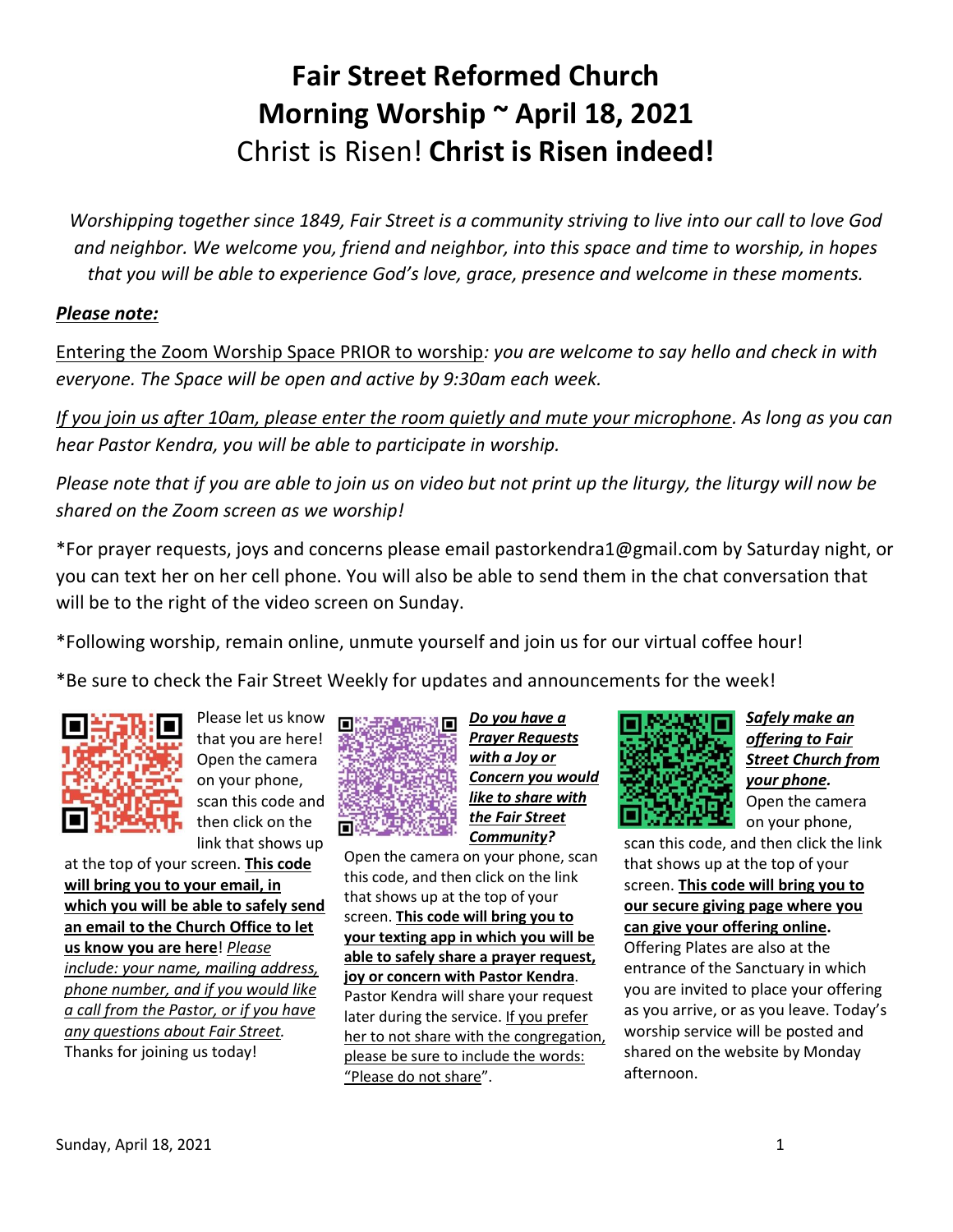## **Morning Worship ~ April 18, 2021**

## Christ is Risen! **Christ is Risen indeed! God Gathers the Church**

## **GATHERING AND WELCOME**

## **CALL TO WORSHIP**

So you want to see the risen Jesus? Remember to look in the less likely places: not in the Temple, **but by the lakeside:** not in full view, **but hidden in plain sight;** not dining with the rich, **but preparing food to share;** not in the centers of power, **but always on the margins.** Now come and see! Christ is risen. **Christ is risen indeed!**

## **HYMN**

## **CHILDREN'S MESSAGE**

## **CALL TO AND PRAYER OF CONFESSION**

**Risen Lord, we long to know the power of your resurrection promisers, but we are slow to let go of all that keeps s in the grip of death: anger, regret, envy, stubbornness, selfrighteousness, exclusion, fear, and despair. Forgive us, work in our hearts, and show us the joy which comes in believing your word of life. Amen.**

## **WORDS OF ASSURANCE**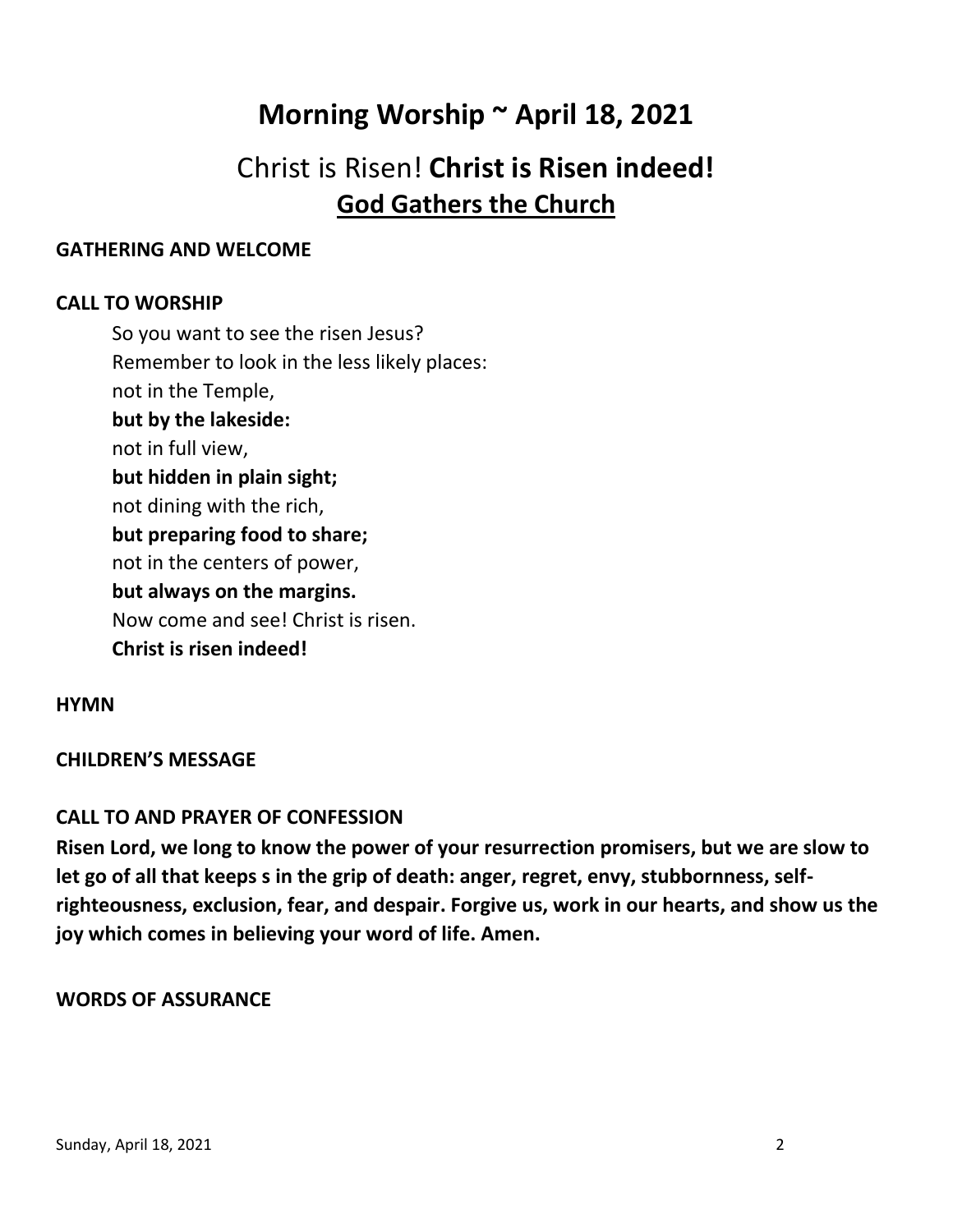## **GUIDE FOR GRATEFUL LIVING Colossians 3:1-4**

**"So if you have been raised with Christ, seek the things that are above, where Christ is, seated at the right hand of God. Set your minds on things that are above, not on things that are on earth, for you have died, and your life is hidden with Christ in God. When Christ who is your life is revealed, then you also will be revealed with him in glory."**

## **GLORIA PATRI**

## **God's Word Is Proclaimed**

## **PRAYER FOR ILLUMINATION**

**<sup>36</sup>** While they were talking about this, Jesus himself stood among them and said to them, "Peace be with you. **<sup>37</sup>** They were startled and terrified, and thought that they were seeing a ghost. **<sup>38</sup>** He said to them, "Why are you frightened, and why do doubts arise in your hearts? **<sup>39</sup>** Look at my hands and my feet; see that it is I myself. Touch me and see; for a ghost does not have flesh and bones as you see that I have." **<sup>40</sup>** And when he had said this, he showed them his hands and his feet. **<sup>41</sup>** While in their joy they were disbelieving and still wondering, he said to them, "Have you anything here to eat?" **<sup>42</sup>** They gave him a piece of broiled fish, **<sup>43</sup>** and he took it and ate in their presence.

**<sup>44</sup>** Then he said to them, "These are my words that I spoke to you while I was still with you—that everything written about me in the law of Moses, the prophets, and the psalms must be fulfilled." **<sup>45</sup>** Then he opened their minds to understand the scriptures, **<sup>46</sup>** and he said to them, "Thus it is written, that the Messiahis to suffer and to rise from the dead on the third day, **<sup>47</sup>** and that repentance and forgiveness of sins is to be proclaimed in his name to all nations, beginning from Jerusalem. **<sup>48</sup>** You are witnesses of these things.

*This is the word of the Lord. Thanks be to God.*

# **SERMON**

## **HYMN Rev. Kendra VanHouten**

## **The Church Responds to God**

## **THE SHARING OF THE GIFTS OF THE PEOPLE WITH OUR GIFTS:**

Sunday, April 18, 2021 3 While the social distancing makes it a challenge to worship in person, and serve alongside one another, ministry is still happening. We ask that you consider either mailing in your offering contribution or sending it online through our secure website: [https://fairstreetreformedchurch.org/,](https://fairstreetreformedchurch.org/) and click on the [support us](https://fairstreetreformedchurch.org/?page_id=212) page. Your offering supports the work and ministry of the church as we continue to seek for ways in which we can love our neighbor, with no exceptions, even from a distance.

#### **SCRIPTURE Luke 24:36-48**